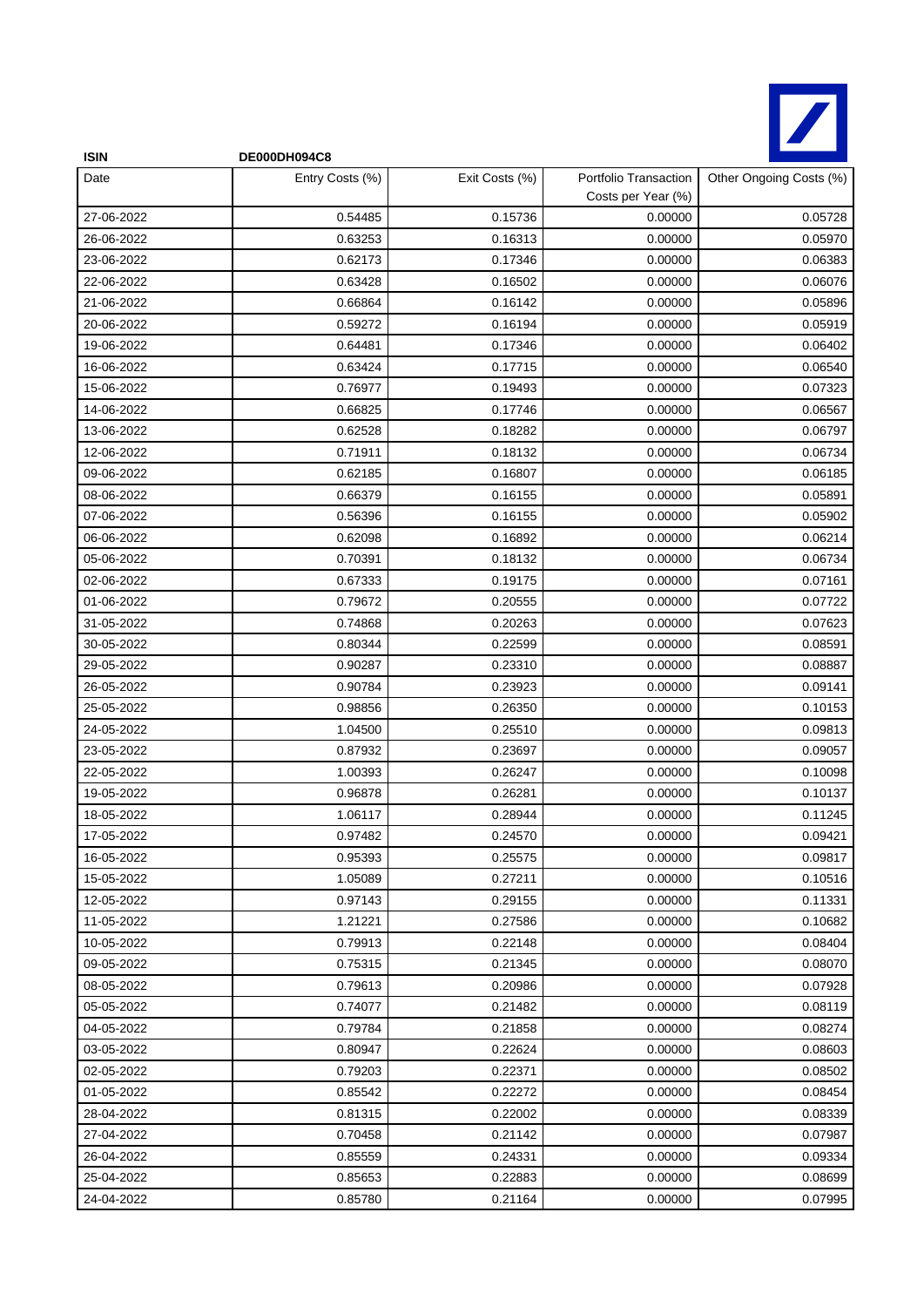| 21-04-2022 | 0.77849  | 0.20020 | 0.00000 | 0.07518 |
|------------|----------|---------|---------|---------|
| 20-04-2022 | 0.66450  | 0.18332 | 0.00000 | 0.06809 |
| 19-04-2022 | 0.68272  | 0.19305 | 0.00000 | 0.07207 |
| 18-04-2022 | 0.72140  | 0.20101 | 0.00000 | 0.07532 |
| 13-04-2022 | 0.88334  | 0.22447 | 0.00000 | 0.08523 |
| 12-04-2022 | 0.81809  | 0.22599 | 0.00000 | 0.08597 |
| 11-04-2022 | 0.89590  | 0.22910 | 0.00000 | 0.08716 |
| 10-04-2022 | 0.71854  | 0.22548 | 0.00000 | 0.08568 |
| 07-04-2022 | 1.04746  | 0.26144 | 0.00000 | 0.10058 |
| 06-04-2022 | 0.90419  | 0.25873 | 0.00000 | 0.09977 |
| 05-04-2022 | 0.92851  | 0.25707 | 0.00000 | 0.09874 |
| 04-04-2022 | 0.99481  | 0.25641 | 0.00000 | 0.09859 |
| 03-04-2022 | 0.91808  | 0.24783 | 0.00000 | 0.09508 |
| 31-03-2022 | 0.81639  | 0.24301 | 0.00000 | 0.09285 |
| 30-03-2022 | 0.97123  | 0.24010 | 0.00000 | 0.09170 |
| 29-03-2022 | 1.01051  | 0.24213 | 0.00000 | 0.09265 |
| 28-03-2022 | 0.82816  | 0.23447 | 0.00000 | 0.08942 |
| 27-03-2022 | 0.80134  | 0.23725 | 0.00000 | 0.08971 |
| 25-03-2022 | 1.16276  | 0.27701 | 0.00000 | 0.10724 |
| 24-03-2022 | 1.15203  | 0.29283 | 0.00000 | 0.11352 |
| 23-03-2022 | 1.13162  | 0.29674 | 0.00000 | 0.11545 |
| 22-03-2022 | 1.03278  | 0.31447 | 0.00000 | 0.12270 |
| 21-03-2022 | 1.23492  | 0.34542 | 0.00000 | 0.13561 |
| 18-03-2022 | 1.34288  | 0.35587 | 0.00000 | 0.14005 |
| 17-03-2022 | 1.32734  | 0.37383 | 0.00000 | 0.14767 |
| 16-03-2022 | 1.46183  | 0.43956 | 0.00000 | 0.17519 |
| 15-03-2022 | 1.72831  | 0.47281 | 0.00000 | 0.18876 |
| 14-03-2022 | 1.53448  | 0.52632 | 0.00000 | 0.21099 |
| 11-03-2022 | 1.82690  | 0.60241 | 0.00000 | 0.24278 |
| 10-03-2022 | 2.65022  | 0.65147 | 0.00000 | 0.26324 |
| 09-03-2022 | 2.34511  | 0.93023 | 0.00000 | 0.37967 |
| 08-03-2022 | 3.36318  | 1.43885 | 0.00000 | 0.59225 |
| 07-03-2022 | 17.73915 | 2.70270 | 0.00000 | 1.11931 |
| 04-03-2022 | 3.96087  | 0.81633 | 0.00000 | 0.33210 |
| 03-03-2022 | 3.31719  | 0.59701 | 0.00000 | 0.24074 |
| 02-03-2022 | 1.66484  | 0.72727 | 0.00000 | 0.29500 |
| 01-03-2022 | 1.23364  | 0.52493 | 0.00000 | 0.21048 |
| 28-02-2022 | 1.33739  | 0.49628 | 0.00000 | 0.19866 |
| 25-02-2022 | 1.25738  | 0.51546 | 0.00000 | 0.20657 |
| 24-02-2022 | 1.33526  | 0.51282 | 0.00000 | 0.20546 |
| 23-02-2022 | 0.78051  | 0.39062 | 0.00000 | 0.15451 |
| 22-02-2022 | 0.86639  | 0.42553 | 0.00000 | 0.16900 |
| 21-02-2022 | 0.76938  | 0.39526 | 0.00000 | 0.15647 |
| 18-02-2022 | 0.70958  | 0.37037 | 0.00000 | 0.14609 |
| 17-02-2022 | 0.89867  | 0.38760 | 0.00000 | 0.15321 |
| 15-02-2022 | 0.70125  | 0.36166 | 0.00000 | 0.14243 |
| 14-02-2022 | 0.94068  | 0.40650 | 0.00000 | 0.16114 |
| 11-02-2022 | 0.68567  | 0.31596 | 0.00000 | 0.12342 |
| 10-02-2022 | 0.70466  | 0.30628 | 0.00000 | 0.11930 |
| 09-02-2022 | 0.74766  | 0.32415 | 0.00000 | 0.12688 |
| 08-02-2022 | 0.72240  | 0.34072 | 0.00000 | 0.13357 |
| 07-02-2022 | 0.84101  | 0.34072 | 0.00000 | 0.13374 |
| 04-02-2022 | 0.64816  | 0.32468 | 0.00000 | 0.12704 |